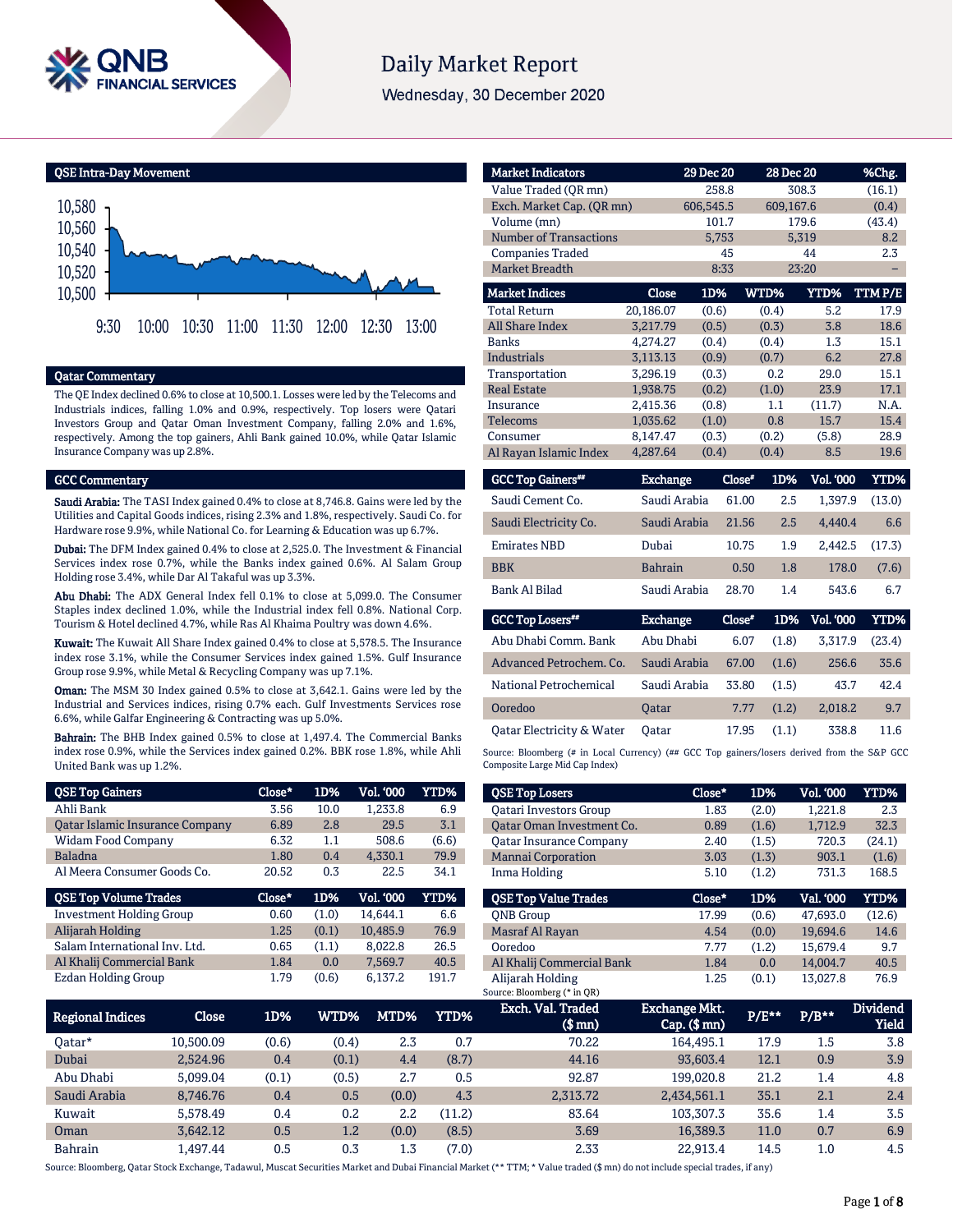## Qatar Market Commentary

- The OE Index declined 0.6% to close at 10.500.1. The Telecoms and Industrials indices led the losses. The index fell on the back of selling pressure from GCC, Arab and Foreigners shareholders despite buying support from Qatari shareholders.
- Qatari Investors Group and Qatar Oman Investment Company were the top losers, falling 2.0% and 1.6%, respectively. Among the top gainers, Ahli Bank gained 10.0%, while Qatar Islamic Insurance Company was up 2.8%.
- Volume of shares traded on Tuesday fell by 43.4% to 101.7mn from 179.6mn on Monday. Further, as compared to the 30-day moving average of 216.4mn, volume for the day was 53.0% lower. Investment Holding Group and Alijarah Holding were the most active stocks, contributing 14.4% and 10.3% to the total volume, respectively.

| <b>Overall Activity</b>    | Buy %* | Sell %* | Net (QR)       |
|----------------------------|--------|---------|----------------|
| Oatari Individuals         | 38.32% | 30.98%  | 18,991,848.7   |
| <b>Oatari Institutions</b> | 32.11% | 27.25%  | 12,564,963.3   |
| Qatari                     | 70.42% | 58.23%  | 31,556,812.0   |
| <b>GCC</b> Individuals     | 0.55%  | 0.75%   | (500, 400.0)   |
| <b>GCC</b> Institutions    | 3.93%  | 5.82%   | (4,899,221.0)  |
| <b>GCC</b>                 | 4.48%  | 6.57%   | (5,399,621.1)  |
| Arab Individuals           | 8.16%  | 8.95%   | (2,048,738.9)  |
| Arab                       | 8.16%  | 8.95%   | (2,048,738.9)  |
| Foreigners Individuals     | 2.32%  | 2.52%   | (523, 723.8)   |
| Foreigners Institutions    | 14.63% | 23.74%  | (23,584,728.2) |
| <b>Foreigners</b>          | 16.95% | 26.26%  | (24.108.452.0) |

Source: Qatar Stock Exchange (\*as a % of traded value)

# Earnings Calendar

| <b>Tickers</b> | Company Name | Date of reporting 4Q2020 results | No. of days remaining | Status |
|----------------|--------------|----------------------------------|-----------------------|--------|
| QNBK           | ONB Group    | 12-Jan-21                        |                       | Due    |
| Source: OSE    |              |                                  |                       |        |

**News** 

#### Qatar

 Fitch affirms DHBK rating at 'A', with Stable outlook – Fitch Ratings (Fitch) has affirmed the Doha Bank's (DHBK) IDRs, Support Rating (SR), and Support Rating Floor (SRF) with Stable Outlook, reflecting Fitch's expectation of an extremely high probability of support from the Qatari authorities for domestic banks in case of need. This reflects the strong ability of Qatar to support its banks, as indicated by its rating (AA- /Stable), combined with Fitch's belief of a strong willingness to support the banking sector and the bank. The government and Qatar Central Bank have extended a QR75bn stimulus package (10% of GDP), which includes a zero-cost QR50bn repo facility for banks to provide credit extensions of both principal and interest to borrowers affected by the pandemic, until June 15, 2021. As part of the stimulus, Qatar Development Bank (QDB) launched a QR3bn National Guarantee Program that provides guarantees at subsidized rates to local banks against loans extended to SMEs affected by the pandemic. DHBK has a wellestablished and adequate franchise in Qatar. It accounted for about 6% of the sector's lending and deposits at end-9M2020 and has the second largest conventional branch network. DHBK's 'A' SRF is at the same level as other Qatari domestic systemically important banks' (D-SIB) SRFs. The bank's standalone creditworthiness is underpinned by a wellestablished domestic franchise in Qatar and a strategy to derisk and consolidate its financial profile in the medium term. Fitch noted that the bank's revised strategy is to priorities asset-quality improvement through tightened underwriting standards, including growing government lending, a reduction in construction and real-estate exposures, cost optimization, and core capital strengthening. It now has a conservative approach to loan growth (9M2020: minus 5%). DHBK is focused on consolidating its financial profile in the short term. It is likely to grow only moderately over the rating horizon, although it aims to maintain its established market position. The bank will priorities asset-quality improvement through tightened risk controls (regarding its weaker GCC operations and a reduction in high-risk construction and real estate exposures) and active loan monitoring. It also plans to optimize costs, maintain its net interest margin in line with peers and strengthen its core capitalization. The rating agency notes the bank's de-risking plan may prove challenging in the short to medium term given the effects of the pandemic, below-trend growth outlook in Qatar in 2020–2021 and lower hydrocarbon prices that will weigh on the government's capital spending. (Gulf-Times.com)

 Qatar's industrial sector PPI witnesses more than 6% MoM increase in November – The hydrocarbons and certain manufactured products as refined petroleum products and basic chemicals gave a strong impetus to Qatar's industrial sector, which witnessed a robust more than 6% MoM increase in producer price index (PPI) this November, according to official estimates. Qatar's PPI – a measure of the average selling prices received by the domestic producers for their output – however, saw a 24.6% YoY fall, said the figures released by the Planning and Statistics Authority (PSA). The mining PPI, which carries the maximum weight of 72.7%, reported a healthy 8.1% surge on a monthly basis in November 2020 as the selling price of crude petroleum and natural gas shot up 8.1%; while that of stone, sand and clay was down 0.2%. The PPI for mining registered 29.6% shrinkage on a yearly basis in November this year on the back of a 29.6% slump in the selling price of crude petroleum and natural gas and 8.3% in stone, sand and clay. The manufacturing sector, which has a weight of 26.8% in the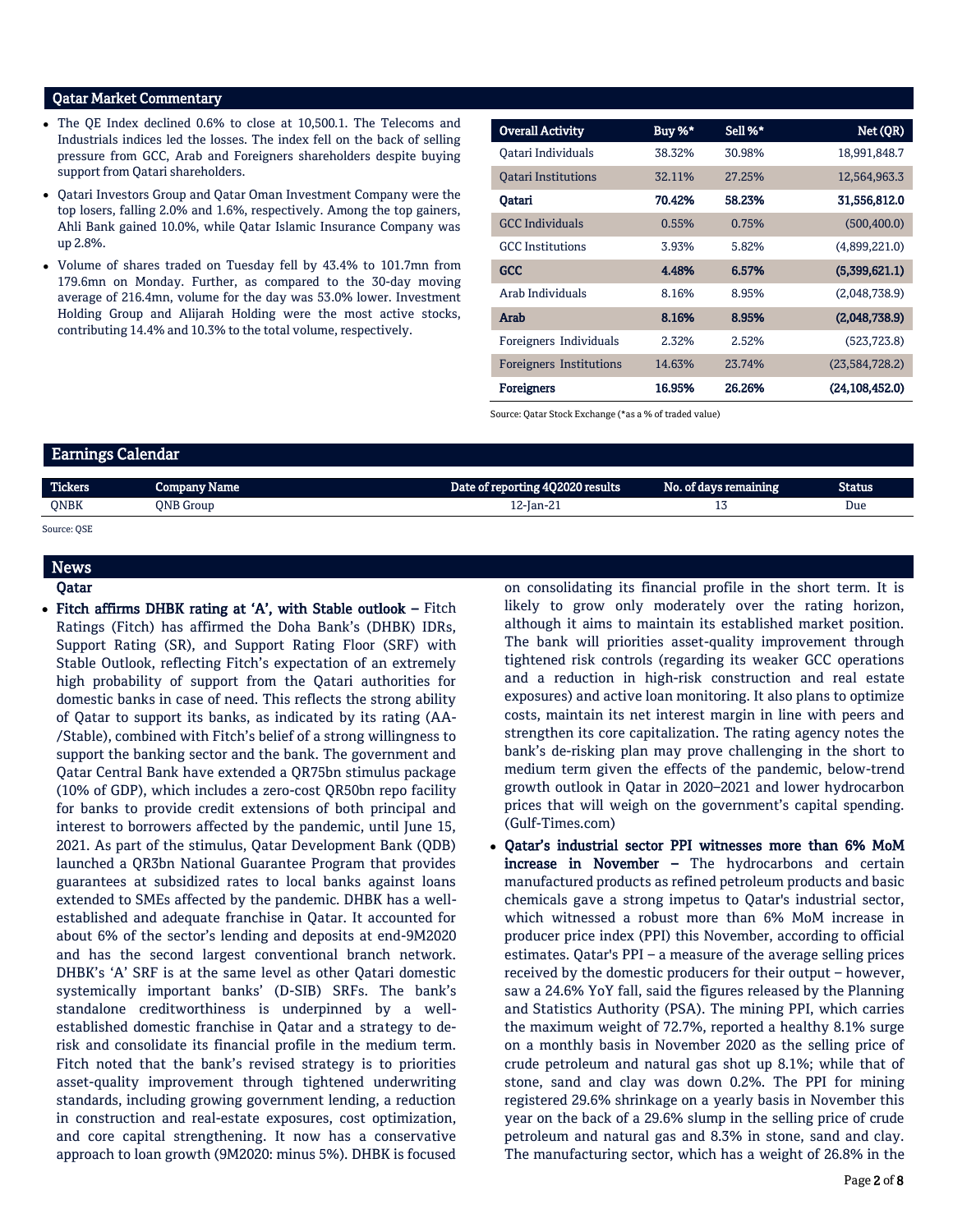PPI basket, witnessed a 2.4% increase MoM in November this year on 3.5% jump in the selling price of refined petroleum products, 2.3% in basic chemicals. The manufacturing sector PPI had seen a yearly 14.1% contraction in November 2020 as the selling price of refined petroleum products plummeted 19.2%, basic chemicals (12.6%), other chemical products and fibres (6.9%). The utilities group, which has a mere 0.5% weightage in the PPI basket, saw its index gain 1.7% on monthly basis because the selling prices of electricity had risen 3.5%; even as that of water was down 0.2% in November 2020. The index had seen a 1.9% growth YoY this November with the selling price of water soaring 11.9%; whereas that of electricity declined 5.9%. (Gulf-Times.com)

- BLDN announces the results of its board of directors meeting Baladna (BLDN) announced the results of its board of directors' meeting held on December 28, 2020 and approved  $-$  (1) The board of directors meeting minutes dated October 26, 2020, (2) Baladna's budget for the year 2021, and (3) Baladna's board of directors meetings calendar tentative for the year 2021 (QSE)
- Ooredoo Maldives rolls out 5G, 5G AirFibre services Ooredoo Maldives has announced the commercial launch of its 5G services in the Maldives, with the initial rollout covering a large percentage of the capital city of Male, including key business hubs, hospitals, public spaces and more. At a special event held to celebrate the kick-start of the 5G era for the company, Ooredoo Maldives also launched 5G AirFibre – the first 5G powered home broadband services in the Maldives providing speeds that are tenfold. In addition to 5G mobile services, customers in the capital city can also experience the superfast speeds of 5G via 5G AirFibre Home Broadband. The enhanced connectivity with 5G AirFibre will provide incredibly high speeds, which is extremely positive news for local communities and businesses, especially for small and medium business working remotely or working from homes. Customers in Male can now check the eligibility of their area and pre-book their 5G AirFibre devices via Ooredoo Maldives website. Ooredoo Maldives also announced 5G Experience zones for customers. This includes the first 5G-powered VR Café' in the Maldives and Ooredoo Club Premier Lounge. (Gulf-Times.com)
- Ooredoo announces change in tariff Effective February 1, 2021, Ooredoo postpaid plans will be charged at revised prices. These changes are in accordance with the General Terms and Conditions of service. Highlights of the changes are as follows: (1) Shahry 5G, Qatarna 5G and Data SIM 5G plans will be charged at revised prices, (2) Qatarna 5G and Data SIM 5G Unlimited plans will include two non-telco benefits at no additional cost, (3) Outdated Shahry, Qatarna and Mobile Broadband plans will all be upgraded to include access to the Ooredoo 5G network and will be charged at revised prices, (4) 19 outdated Mobile Broadband plans will no longer be available and customers on these plans will automatically be migrated to the new 5G Data SIM plans. (Gulf-Times.com)
- OLM to hold Constitutive General Assembly meeting today Following the successful closure of the subscription period of the Initial Public Offering of QLM Life & Medical Insurance Company (QLM) on December 23, QLM announced that the allocation of offer shares to subscribers was completed Tuesday with the refund of excess application amounts occurring shortly

afterwards. Accordingly, QLM will hold its Constitutive General Assembly meeting Wednesday, following which the company will be converted from a limited liability company to a Qatari public shareholding company. The IPO witnessed high demand from retail and corporate investors and was oversubscribed, reflecting investors' enthusiasm and trust in the company. Given the high demand for offer shares, priority in the allocation of shares was given to retail investors, who received full allocation of the shares they applied for. Applications from corporate investors were therefore only partially allocated, with the majority of subscription amounts returned to corporate applicants. All anchor investors in the IPO, namely the General Retirement and Social Insurance Authority (GRSIA), Doha Insurance Group QPSC and Qatar Ports Management Company (Mwani), have been allocated the shares reserved for them based on pre-agreed commitments. Investors who subscribed in the IPO but were not allocated the full amount of shares they requested can purchase additional QLM shares following their listing on the Qatar Stock Exchange, which is expected on January 6, 2021, subject to obtaining the final regulatory approvals. Following their listing, the shares can also be purchased by international investors and investors who were not eligible to subscribe in the IPO. QLM's IPO was also the first IPO in Qatar where the vast majority of subscriptions were placed using online platforms, reflecting the rapid development of Qatar's capital markets. (Gulf-Times.com)

 Real estate sector stages comeback in 2020 – Qatar's real estate sector has staged an impressive comeback after going through a tumultuous year. After witnessing a lull in transactions during the second quarter of this year, the economic activity has again gained momentum, which is evident by significant rise in dealmaking activities. One of the main highlights of the year was further opening of real estate sector by allowing foreigners to own real estate in more areas in the country. The move has boosted the sentiments of the stakeholders in real estate sector. With this move, the sector has become more accessible to a wider pool of investors. The flow of foreign capital is expected to increase. A look at monthly and quarterly real estate transactions shows that the confidence is returning back gradually. According to the Planning and Statistics Authority data, deals worth QR5.4bn were signed during April-June quarter of this year. The second quarter was crucial for this sector as the pandemic had begun to show its impact on the economy. This slowed down the activities, including real estate transactions because of the restrictions imposed to limit the spread of coronavirus. However, as a result of proactive measures taken by the government, the economic activity has started to gain momentum. These increased deal making activities in real estate sector which resulted signing of deals worth QR10.1bn during July-September quarter. The data for October-December quarter is yet to come, but the monthly figures regarding transactions signal that the real estate sector the recovery is sustainable. Values of deals and number of deals registered strong growth in November compared to October. The sector witnessed real estate deals worth QR2.38bn last month compared to QR1.75bn in October, reflecting a rise of around 36 percent. In previous months, the deal activities have shown rising trend. The deal-making activities had reached their lowest in April and May during the year. Deals worth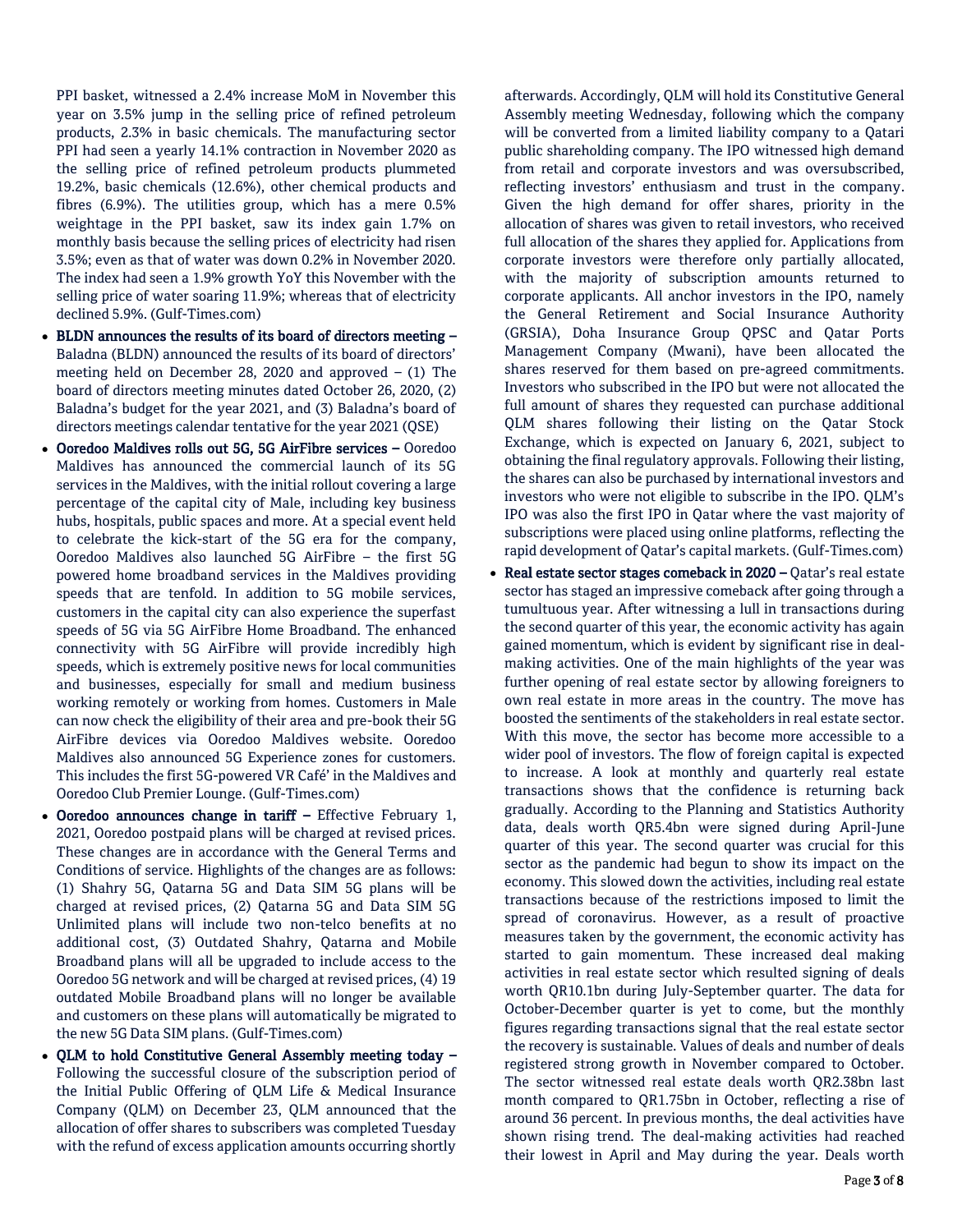QR818m were signed in April in total 215 transactions while in May deals worth QR758mn were struck in 180 transactions. Property sales had reached QR11.4bn during the first six months of the year, compared to the QR10.8bn recorded during the same period last year. (Peninsula Qatar)

## International

- Johnson: UK-EU Brexit bill resolves 'vexed' European question Britain will be able to trade with its European neighbors and keep control of its laws and destiny, Prime Minister Boris Johnson will say on Wednesday before lawmakers vote on the Brexit deal he clinched at the eleventh hour. The accord struck on December 24 preserves Britain's zero-tariff and zero-quota access to the European Union's 450mn consumers, preventing the chaotic split business had feared. But it does not cover services, which make up 80% of the British economy, and trade in goods will still be hampered by red tape and higher costs. Johnson, however, will say the deal resets Britain's relationship with its neighbors, ending its "half-hearted" membership of the European club and instead becoming a sovereign equal able to do things differently. "Those of us who campaigned for Britain to leave the EU never sought a rupture with our closest neighbors," he will say according to excerpts released by his office. "What we sought was not a rupture but a resolution, a resolution of the old and vexed question of Britain's political relations with Europe, which bedeviled our post-War history." The deal, agreed more than four years after Britain narrowly voted to leave the bloc and as the clock ticked down on standstill arrangements, will open a new chapter, he will say. "Now, with this Bill, we shall be a friendly neighbor – the best friend and ally the EU could have – working hand-in-glove whenever our values and interests coincide while fulfilling the sovereign wish of the British people to live under their own laws, made by their own elected Parliament," he will say. The Brexit hardliners in Johnson's party agreed on Tuesday to back the deal, in effect guaranteeing its endorsement just a day before transition arrangements expire. It was already set to become law after the opposition Labor Party said it would vote in favor. (Reuters)
- Turkey, UK sign extend their free-trade deal Turkey and the UK extended their free-trade deal on Tuesday, days before Britain formally leaves the European Union, to keep up the existing flow of goods. The trade ministers of the two countries signed the agreement in a televised videoconference call. It takes effect on January 1, 2021, ensuring a quick transition after the existing deal ends at the end of the year, Turkish Trade Minister Ruhsar Pekcan said. British trade minister Liz Truss has said that she was hopeful a bespoke deal between the countries could be struck soon. "We agreed the direction" toward an updated trade deal with the UK and would like to complete it "as soon as possible," Pekcan told Reuters after the deal was signed. "We are ready." The UK trade ministry said on Sunday the extended deal would replicate existing trading terms. The trading relationship was worth 18.6bn Pounds (\$25.25bn) in 2019. Last week, the UK clinched a narrow trade deal with the EU, its biggest trading partner. (Reuters)
- Vietnam, Britain sign free trade deal, to take effect December 31 – Britain and Vietnam signed a free trade agreement on Tuesday, Vietnam's trade ministry said, days before Britain

completes its transition out of the European Union. The deal, which will for Britain replace the existing EU-Vietnam Free Trade Agreement (EVFTA), will take effect on December 31, the ministry said in a statement. Trade between Vietnam and Britain has risen by an average of 12% a year over the past decade to reach \$6.6bn last year, and the deal will help boost Vietnam's exports of garments, footwear products, rice, seafood and wooden furniture, it said. Since leaving the EU in January, Britain has been striking out alone and negotiating new trade deals with countries to replace those the bloc had negotiated. Tuesday's deal will ensure Britain does not lose access to preferential tariffs in one of the fastest growing and most open economies in Asia. The free trade agreement with Britain has the same provisions as those of EVFTA, the ministry said. EVFTA came into effect in August and was due to cut or eliminate 99% of tariffs on goods traded between Vietnam and the EU. "The agreement will create a framework for comprehensive, long-term and sustainable economic cooperation between the two countries," the ministry said. (Reuters)

- German EU presidency: EU governments approve Brexit trade deal – European Union (EU) governments approved a trade deal regulating relations between the 27-nation bloc and Britain, paving the way for its provisional application from January 1, German Foreign Minister Heiko Maas said. The deal, which preserves Britain's zero-tariff and zero-quota access to the EU's single market of 450 million consumers, was reached on December 24, 4-1/2 years after Britons voted by a slim margin in a referendum to leave the bloc. "I am pleased that all EU 27 have given approval. By joining forces, we have succeeded in preventing a chaotic turn of the year," Maas, whose country holds the rotating EU presidency, said on Twitter. The approval is a formality after a deal between London and the EU last week. It is needed for the provisional application of the trade agreement from next year, before it is ratified by the European Parliament by the end of February. The provisional trade deal is to be signed by EU Commission President Ursula von der Leyen and the Chairman of EU leaders Charles Michel. (Reuters)
- BGA: German exports down more than 12% this year due to pandemic – German exports shrank by at least 12% this year as demand from the US and Britain collapsed due to the coronavirus pandemic while Asia remained the only bright spot for Europe's largest economy, the BGA trade association said. "The COVID-19 pandemic has pushed us back five years when it comes to trade - and at the same time it has catapulted us five years into the future in terms of digitalization," BGA President Anton Boerner said. German exports to the US, its largest foreign sales market outside the European Union, fell by 16% and exports to Britain tumbled by 18.5%. "The only bright spots are China and Asia, their importance continued to increase during the pandemic," Boerner said. But it remained to be seen how a China-backed agreement among fifteen Asia-Pacific economies to form one of the world's largest free trade blocs would change demand for European goods in coming years, Boerner cautioned. China is likely to overtake France and the US this year to become number one destination for German exports by value for the first time as German companies double down on the resurgent Asian giant. European officials said on Monday that China and the EU are likely to clinch a deal this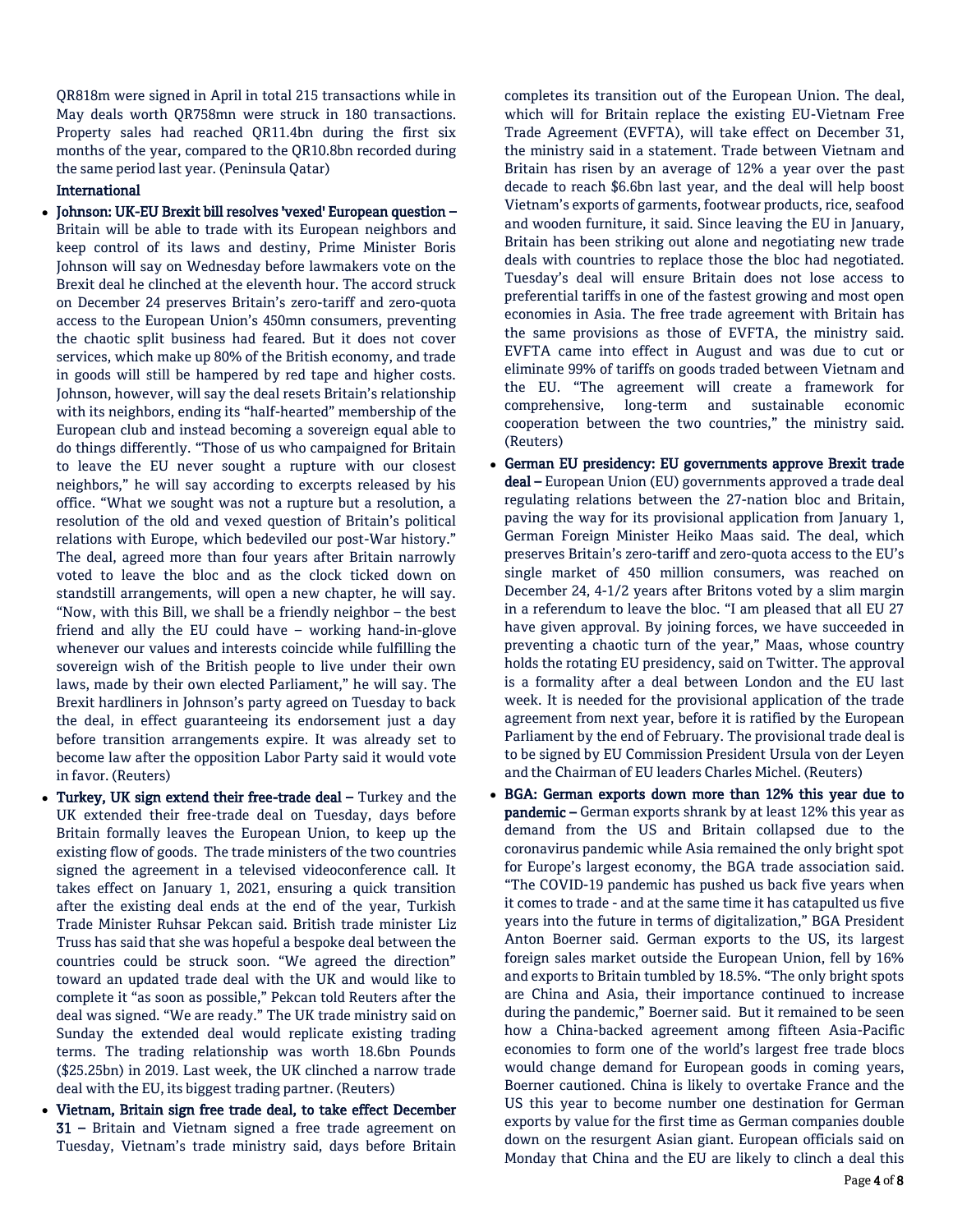week that would give EU firms better access to the Chinese market, improve competition conditions and protect EU investment in China. The BGA president urged European policy makers to overcome differences in trade policies with the US and find new common ground with President-elect Joe Biden. Exports could grow by up to 13% next year, said Boerner, warning, however, that forecasts were tricky due to the unpredictable nature of coronavirus pandemic developments. Boerner said it was unlikely that exports, an important driver of overall growth in Germany, would hit pre-crisis levels before 2022, adding, that could happen in the first or second quarter of that year. (Reuters)

- Russia to scale down state support for the economy in 2021 Russia will scale down its state support of the economy in 2021, eyeing rising costs on servicing burgeoning state debt in the fallout of its response to the COVID-19 pandemic and the collapse of oil prices, Finance Minister Anton Siluanov said. Running out of options to bolster public finances, Russia has more than doubled its domestic borrowing in 2020, raised some taxes and increased state spending as it relaxed its budget rule that shields the economy from external shocks. Russia's extra state spending to support the economy this year reached 4.5% of GDP and will shrink to 1% of GDP in 2021, Siluanov told reporters in comments cleared for publication on Tuesday. Still, the state development bank VEB may buy into preferred shares of the state-run Russian Railways to provide the latter with the funds for its investment program, Siluanov said. Siluanov shrugged off the World Bank's suggestions that Russian authorities can opt for a more gradual fiscal consolidation than currently planned. The finance ministry raised nearly 5.3tn Roubles (\$71.89bn) by selling OFZ treasury bonds on the domestic market in 2020, with the bulk of bonds purchased by major banks which dented Rouble liquidity levels in the interbank system. Russia has to return to the budget rule in 2022, Siluanov said, referring to the budget system praised by the IMF and the World Bank. (Reuters)
- Brazil services confidence rises, still below pre-pandemic level Confidence in Brazil's services sector rose in December for the first time in three months, a survey showed on Tuesday, but continued concern over coronavirus means confidence remains below pre-pandemic levels from February. Services account for around 70% of all economic activity, and they have lagged other areas, such as manufacturing and industry, in recovering from the pandemic-fueled slump. Its recovery is crucial to sustaining wider economic growth. The Getulio Vargas Foundation's (FGV) services sector confidence index rose 0.8 points to 86.2 points in December, after two monthly declines had halted the recovery from April's record low 51.5. As the FGV chart below shows, the index stood at 94.4 in February before the pandemic struck. "Although favorable, caution is needed as consumers are still quite fearful of the increase in the number of (COVID-19) cases and uncertainty regarding the arrival of the vaccine in Brazil," said FGV economist Rodolpho Tobler. "The outlook for the coming months is for the recovery to continue, but there is still a long way to go to get back to the pre-pandemic level," he said. (Reuters)
- Brazil's jobless rate falls to 14.3%, first decline this year Brazil's unemployment rate fell unexpectedly to 14.3% in the

three months through October, official figures showed on Tuesday, the first decline this year as the number of people with jobs rose by almost 2mn from the prior three months. The 14.3% unemployment rate was down from a record 14.6% in the three months to September, statistics agency IBGE said, and lower than the median forecast of 14.7% in a Reuters poll of economists. The jobless rate ended last year at 11.0%. Formal job growth has hit record levels recently as Latin America's largest economy recovers from the worst of the COVID-19 pandemic. Tuesday's data gave the first sign that the broader labor market, including millions of informal workers, may be turning as well. The IBGE figures showed 84.3mn Brazilians had work, up 2.8% from the May-July period but still down 10.4%, or 9.8mn people, from the same period last year. The workforce of 98.4mn people was up more than 3mn from the three months through July, and the number of people who were entirely out of the workforce fell by almost 2mn to 77.2mn, IBGE said. Compared with a year ago, however, there are almost 10mn fewer Brazilians with work and 12mn more who have left the workforce altogether, she added. If the labor market cannot continue to absorb the millions of people returning to look for work, the unemployment rate could push back up again to new record highs. Less than half the working population, about 48%, have a job, IBGE said. The number of Brazilians officially unemployed in the three months to October stood at 14.1mn people, IBGE said, up by almost 1mn, or 7%, from May-July and 13.7% higher than a year ago. The number of underemployed was largely unchanged at 32.5mn people from May-July, IBGE said. (Reuters)

## Regional

- Saudis, Russia reaffirm commitment to OPEC+, oil price stability - Saudi and Russian government officials reiterated commitment to OPEC+ agreement to support oil market stability in recent meeting, according to statement in Kingdom's official press agency. Discussions were part of broader cooperation talks of the Saudi-Russian Joint Governmental Committee for Commercial, Economic, Scientific and Technical Cooperation. (Bloomberg)
- SAMA's assets down 3.18% YoY in November Assets of the Saudi Central Bank (SAMA) slid by 3.18% in November 2020 on a YoY basis. SAMA's assets stood at SR1.86tn last November, compared with SR1.92tn in the year-ago month, according to SAMA's monthly bulletin. On a monthly basis, the assets hiked when compared to their level in October at SR1.82tn. (Bloomberg)
- Saudi general reserve at SR420.3bn by November-end Saudi Arabia's general reserve decreased by 14.3% or SR70.12bn YoY in November 2020, whereas stabilized on a monthly basis. The Kingdom's general reserve stood at SR420.347bn by Novemberend, compared with SR490.47bn in the corresponding month in 2019, according to the monthly report released by the Saudi Central Bank (SAMA). The government's current account declined by 5.6% yearly in November to reach SR54.6bn, whereas rose by 3.75% monthly. (Bloomberg)
- Expat remittances in Saudi Arabia soar to SR136.3bn in 11 months – Remittances by expatriates in Saudi Arabia jumped by 19.57% or SR22.3bn yearly during the first eleven months of 2020. Remittances stood at SR136.27bn in the January-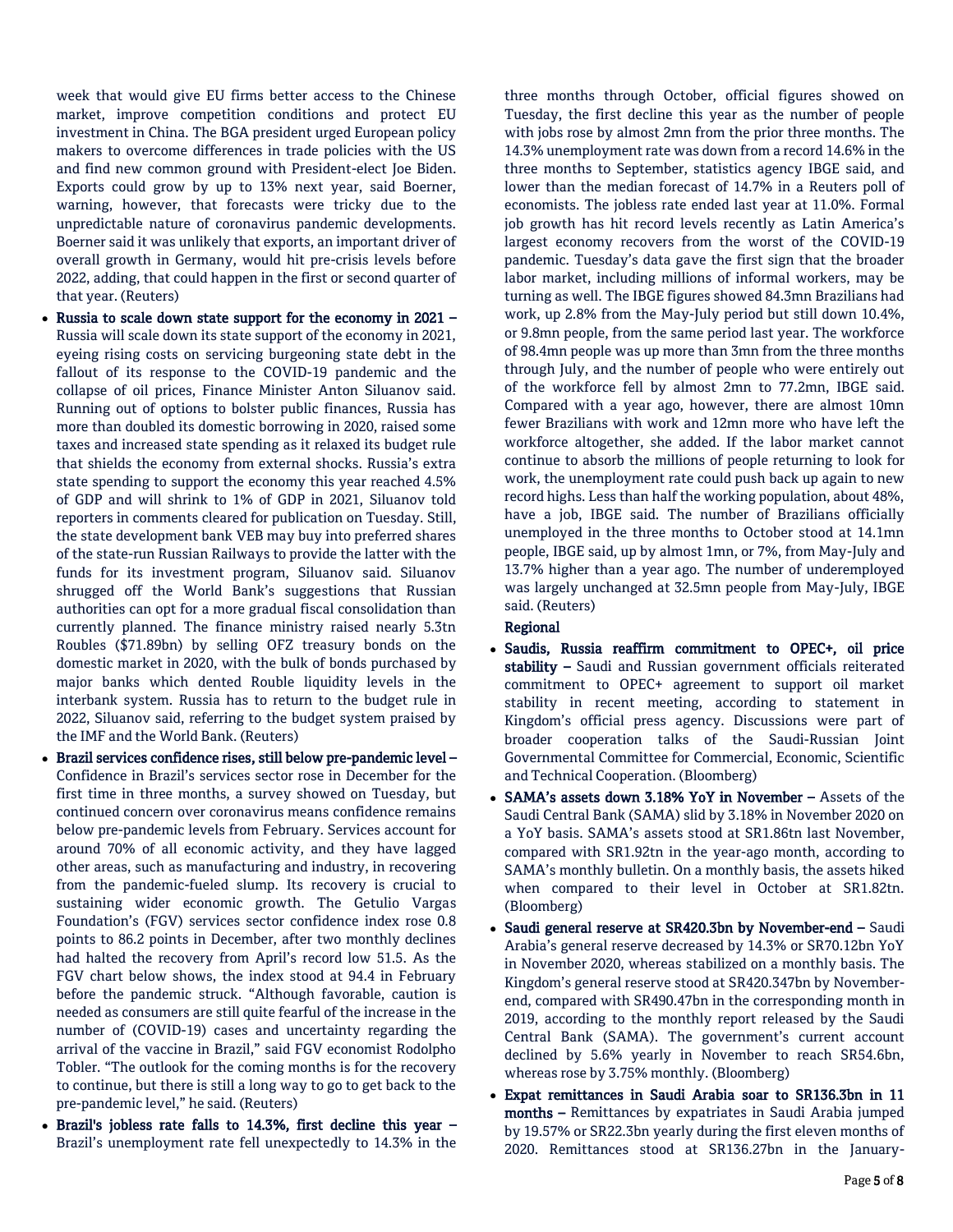November period of 2020, compared with SR113.97bn in the same period in 2019. In November, remittances surged by 29.8% on an annual basis to reach SR12.86bn. During the January-November period, remittances paid by Saudi nationals shrank by 17.6% or SR9.36bn yearly to total SR43.78bn. In November, remittances amounted to SR4.85bn, a yearly drop of 18.6%. (Bloomberg)

- Saudi Arabia to get 3mn Pfizer COVID-19 vaccine doses Saudi Arabia expects to receive 3mn doses of the Pfizer COVID-19 vaccine by the end of May 2021, al-Arabiya reported, citing unidentified officials at the country's health ministry. Saudi Arabia is also expected to approve other vaccines after undergoing tests. Pfizer will supply Saudi Arabia 1mn doses of the vaccine by the end of February. (Bloomberg)
- STC opens three big data centers at SAR1bn investment Saudi Telecom Company (STC) launched on Tuesday three big data centers simultaneously in Riyadh, Jeddah, and Madinah at an investment of around SR1bn. The step aims to enable the digital transformation of government and private sectors and enhance the cloud infrastructure of the local digital economy in the fields of artificial intelligence (AI), Internet of Things (IoT), and computing and automating, in tandem with the Vision 2030 goals, according to a press release. Moreover, the centers will provide more flexible and high-speed digital solutions to customers. They include more than 150 ready units, providing bioenergy for information technology at a capacity of 10.8 megawatts (expandable to 16.8 megawatts). On Monday, STC announced investing around \$500mn in cloud services over the upcoming five years in a partnership with eWTP Arabia Capital, one of the largest venture capital funds in the region, and Alibaba Cloud, the digital technology and intelligence backbone of Alibaba Group. (Bloomberg)
- Naseej International submits capital increase request to CMA Naseej International Trading Company (Naseej International) on Monday submitted a request to the Capital Market Authority (CMA) for a capital increase by way of a rights issue. Wasatah Capital has been appointed as the offering's financial adviser, according to a bourse filing on Tuesday. In September, Naseej International's board recommended reducing the company's capital and then raising it by SR150mn via a rights issue. (Bloomberg)
- Mulkia Investment pens financing deal with Al Rajhi Bank Mulkia Investment Company (Mulkia), manager of Mulkia Gulf Real Estate REIT Fund, has signed a Shari'ah-compliant financing agreement with Al Rajhi Bank to reduce financing costs and extend the loan term for the benefit of the unitholders. The limit of withdrawable facilities is SR600mn, according to a bourse filing on Tuesday. The seven-year credit facilities will be used to pay outstanding facilities withdrawn from Bank Albilad worth SR342.6mn. The remaining loan amount will be used in acquiring additional real estate assets for the fund. The guarantees provided for the loan are mortgage of real estate assets equivalent to 200% of the value of the withdrawn facilities for Al-Rajhi Bank, in addition to providing promissory notes. (Bloomberg)
- Dubai plans to vaccinate 70% of population with Pfizer-BioNTech vaccine in 2021 – The Dubai Health Authority (DHA) is planning to vaccinate 70% of the Emirate's population with

the Pfizer-BioNTech coronavirus (COVID-19) vaccine by the end of 2021, a health official told Reuters. The CEO of Medical Support Services and Nursing at the DHA, Faridah Al Khaja, said that the second phase of vaccination will be available for all citizens and residents starting April. The first phase of the vaccination campaign started last week, focusing on priority groups including those aged 60 and older, people with chronic diseases, those with disabilities, and frontline workers. Dubai has followed Saudi Arabia, the first Arab country to use the Pfizer vaccine earlier this month, but none of the other emirates has announced plans to introduce the vaccine to their campaigns. Abu Dhabi began its vaccination campaign using a vaccine made by China National Pharmaceutical Group (Sinopharm). (Bloomberg)

- UAE announces New Year holiday for private sector The UAE government has announced Friday, January 1, 2020, as an official paid holiday for all private-sector entities to celebrate New Year. This announcement was made by the UAE Minister of Human Resources and Emiratization, Nasser bin Thani Al Hamli, on the ministry's official Twitter account. (Bloomberg)
- Gulf Cement obtains SCA's approval for capital cut Gulf Cement Co. has obtained the approval of the Securities and Commodities Authority (SCA) in the UAE to cut its issued capital to AED410.55mn from AED821.1mn. To reduce its issued capital, 410.55mn shares will be cancelled from the issued shares of the company, according to the company's disclosure to the Abu Dhabi Securities Exchange (ADX) on Tuesday. The capital reduction will help in extinguishing the company's accumulated losses, which cannot be compensated for from future profits in the short and medium-term. Reducing the capital will offer a surplus of the legal reserve amounting to AED159.183mn and transferring it to the voluntary reserve to record AED163.916mn. Hence, an optional reserve of 39.9% of the capital that can be distributed upon the availability of the company's liquidity will be provided. The financial impact of the capital cut will be registered in the company's financials for the period ending on 31 December 2020. (Bloomberg)
- Empower awards AED1.39bn contracts in 2020 The total value of contracts awarded by Emirates Central Cooling Systems Corporation (Empower) to construct new district cooling plants and expand district cooling networks reached AED1.39bn in 2020. The other contracts granted by Empower include energy transmission stations, thermal energy storage (TES) systems, procurement of pre-insulated pipes and meters, and billing system expansion, according to a press release on Tuesday. Meanwhile, the district cooling services provider has increased the value of its total contracts by 23% in 2020, when compared to 2019. (Bloomberg)
- Agthia's board agrees on issuing mandatory convertible bonds to acquire Al Foah - The board of Agthia Group has approved to issue mandatory convertible bonds with a nominal value of AED1 each in an aggregate amount of AED450mn to acquire Al Foah Company. Agthia will issue these bonds to General Holding Corporation (Senaat) as an acquisition price for Al Foah, the world's largest dates and date-based products processing and packaging company, according to Agthia's disclosure to the Abu Dhabi Securities Exchange (ADX) on Tuesday. These bonds will be converted to 120mn shares at a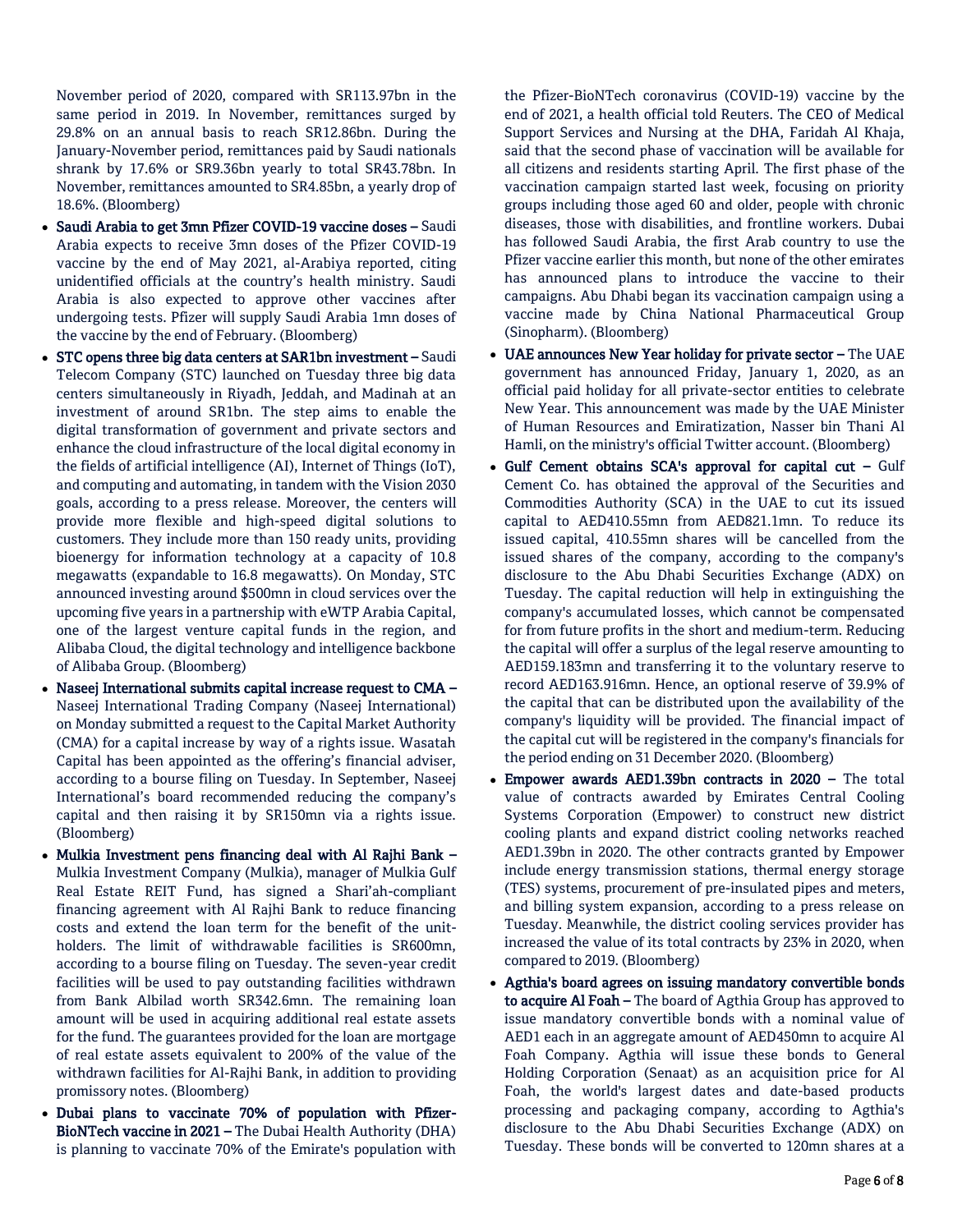conversion price of AED3.75 for each new share in Agthia. Hence, Agthia's issued share capital will increase to AED720mn from AED600mn. During its meeting, the board has also agreed on all agreements related to the transaction, including the bond issuance agreement and the acquisition agreement. (Bloomberg)

- Wizz Air Abu Dhabi to launch operation in mid-January Wizz Air Abu Dhabi, the UAE's newest national airline, will officially launch its operations starting on 15 January, with an inaugural flight to Athens, the Emirates News Agency (WAM) reported. Wizz Air Abu Dhabi, established in partnership between ADQ and the UK-based Wizz Air Holdings, will also launch flights from Abu Dhabi to Thessaloniki in Greece, starting on February 4, 2021. The airline's fleet includes Airbus A321neo aircraft, which will enable the company to have the lowest environmental footprint among its competitors in the region. (Bloomberg)
- Kuwait's central bank to conduct stress tests on local banks -Kuwait's central bank is starting a new stress test mechanism for local banks to assess increasingly complex scenarios following the coronavirus pandemic, a statement on the central bank's website said, citing Governor Mohammed Al-Hashel. The results will be announced in the first quarter of 2021. (Bloomberg)
- Kuwait aims to vaccinate 80% of population by September 2021 – Kuwait aims to vaccinate 80% of its population against COVID-19 by September next year after starting an inoculation campaign last week with the shot developed by Pfizer Inc. and BioNTech SE, a Health Ministry official said. As of Monday, 2,500 people were vaccinated and second doses will be administered from Jan. 14, said Dr. Ghada Ebrahim, director for public relations and media at Kuwait's Health Ministry. The prime minister was the first to receive the vaccine on December 24, to encourage people to register online and vaccinate, she said. (Bloomberg)